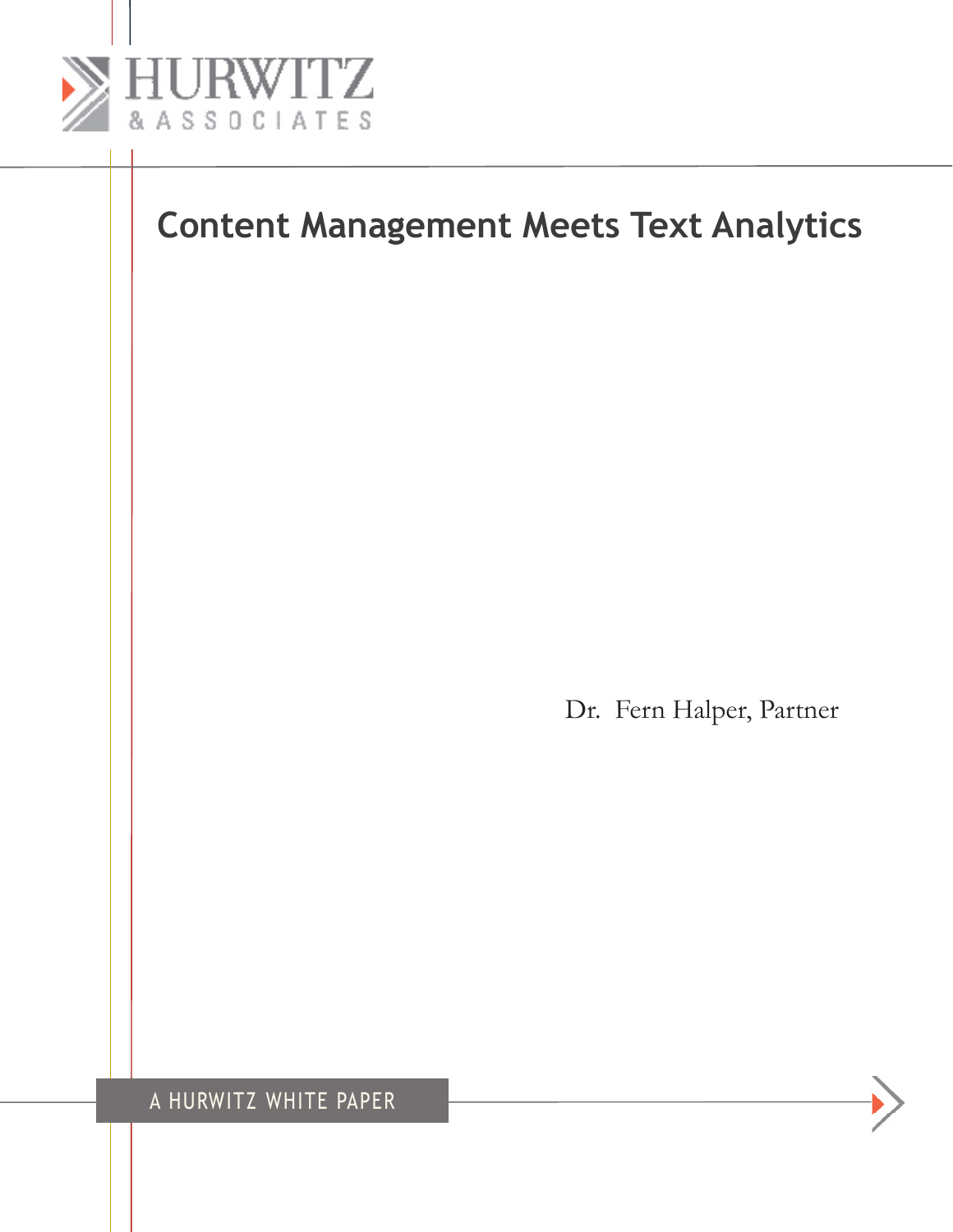

© Copyright 2009, Hurwitz & Associates

All rights reserved. No part of this publication may be reproduced or stored in a retrieval system or transmitted in any form or by any means, without the prior written permission of the copyright holder. Hurwitz & Associates is the sole copyright owner of this publication. All trademarks herein are the property of their respective owners.

> ■ 233 Needham Street ■ Newton, MA 02464 ■ Tel: 617 454 1030 ■ w w w . h u r w i t z . c o m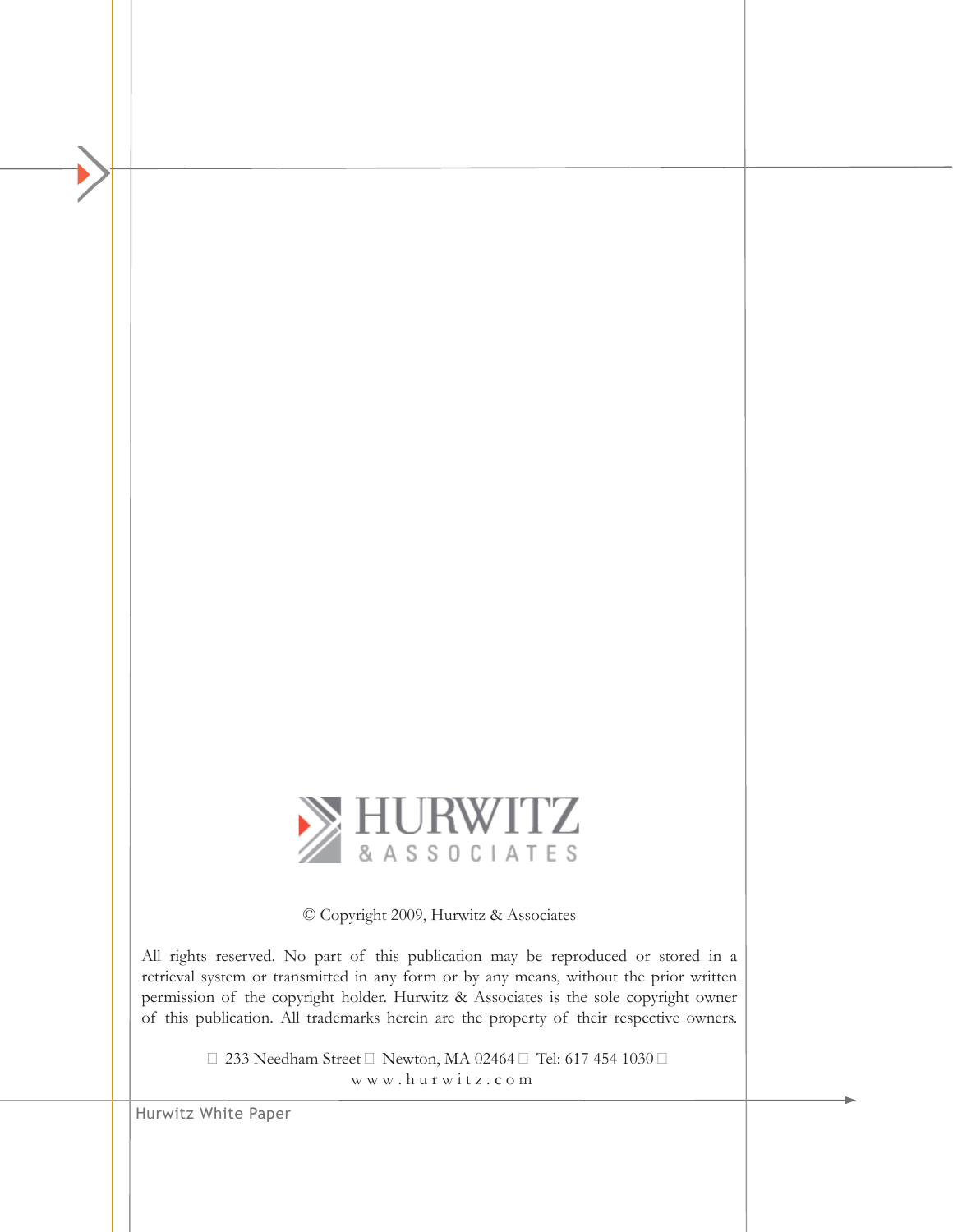# **Contents**

 $\blacktriangleright$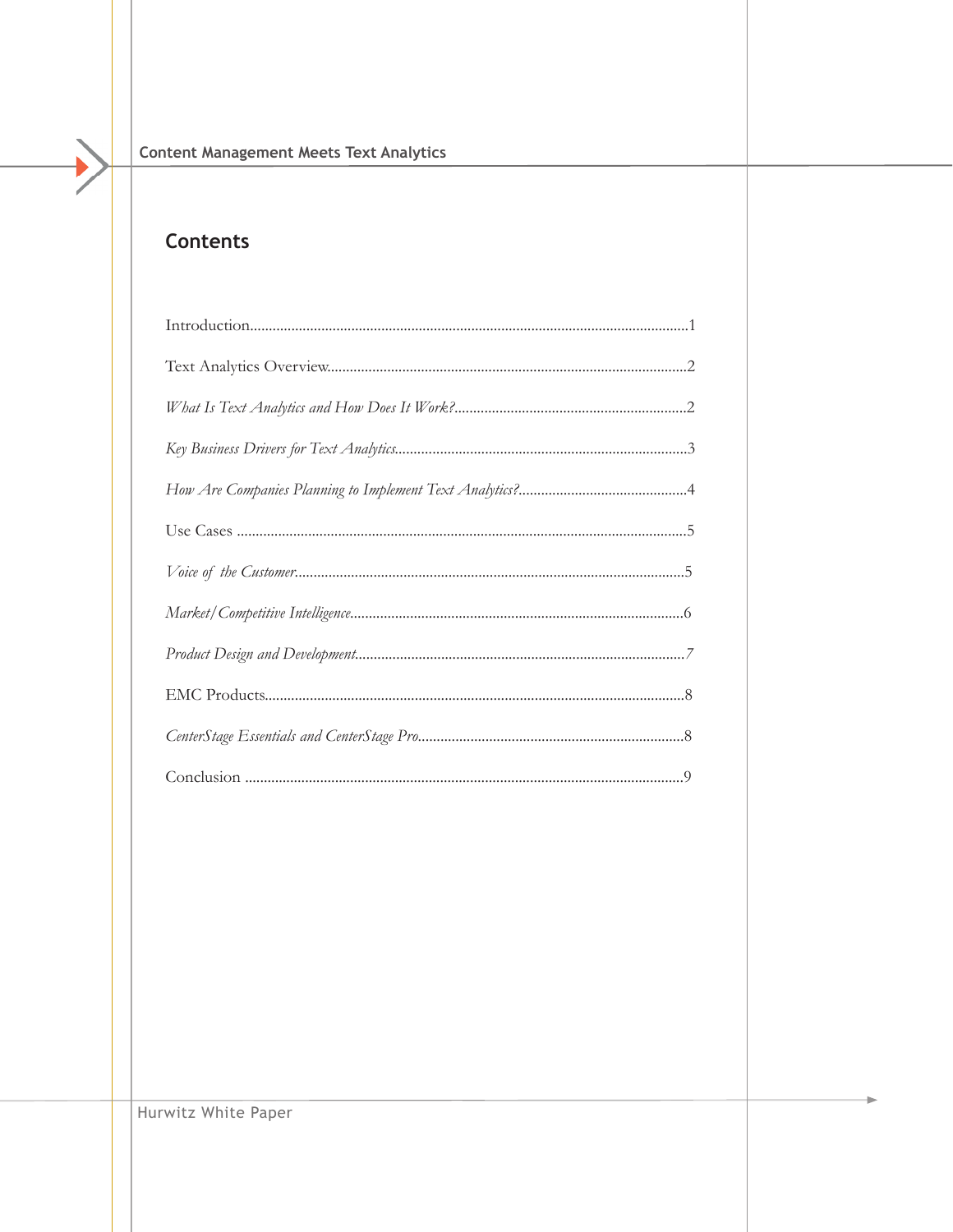# **Introduction**

Information is the lifeblood of any company. While organizations have made significant progress in analyzing their structured data (such as sales figures and number of complaints), the reality is that most company informat nformation is the lifeblood of any company. While organizations have made significant progress in analyzing their structured data (such as sales figures and number of complaints), the reality is that most company information is unstructured. This unstructured information includes claims, contracts, patents, enterprise content management systems. Content management systems are a treasure trove of information since there is a significant amount of insight that can be derived from this unstructured data. The flip side of this is that there is so much enterprise information that a knowledge worker (e.g. a product manager, marketing manager) can quickly become overwhelmed and not make the best use of it.

Let's examine one fictitious telecommunications company, GlobalTel, which has a customer retention problem. Company executives put together a small team of marketing managers, representing several divisions, to get to the root cause of the problem. The team knows that the answer to this question can be found in its call center notes, emails, and open-ended survey responses, which are stored in its enterprise content management system. These documents contain information such as customer questions, complaints and opinions that would be immensely useful in understanding the problem. Although the documents are stored by type (i.e. call center, email, etc.) and date, it is nearly impossible for the marketing managers to cull through all of this information manually. There is simply too much data and they cannot find what they need quickly and easily. The managers assemble teams to help read through all of this information, but eventually everyone gives up in exasperation. The problem was that these managers could not access and analyze the relevant information. While key word search could have helped to narrow down the number of documents that the team needed to read, it is not enough. Text analytics technology can help companies cull through the massive amount of unstructured information much more effectively and maximize the usefulness of their content management systems. Over the past few years, this technology has moved out of the early adopter phase to become mainstream.

In this paper we examine text analytics technology and how it can help companies effectively analyze and maximize the value of the unstructured information in content management systems. We first briefly examine what text analytics is and how companies are using the technology. We then provide some use cases illustrating the benefits of the approach. Finally, we describe CenterStage, a client for EMC's Documentum ECM platform, which incorporates this technology.

*Content management systems are a treasure trove of information since there is a significant amount of insight that can be derived from this unstructured data.*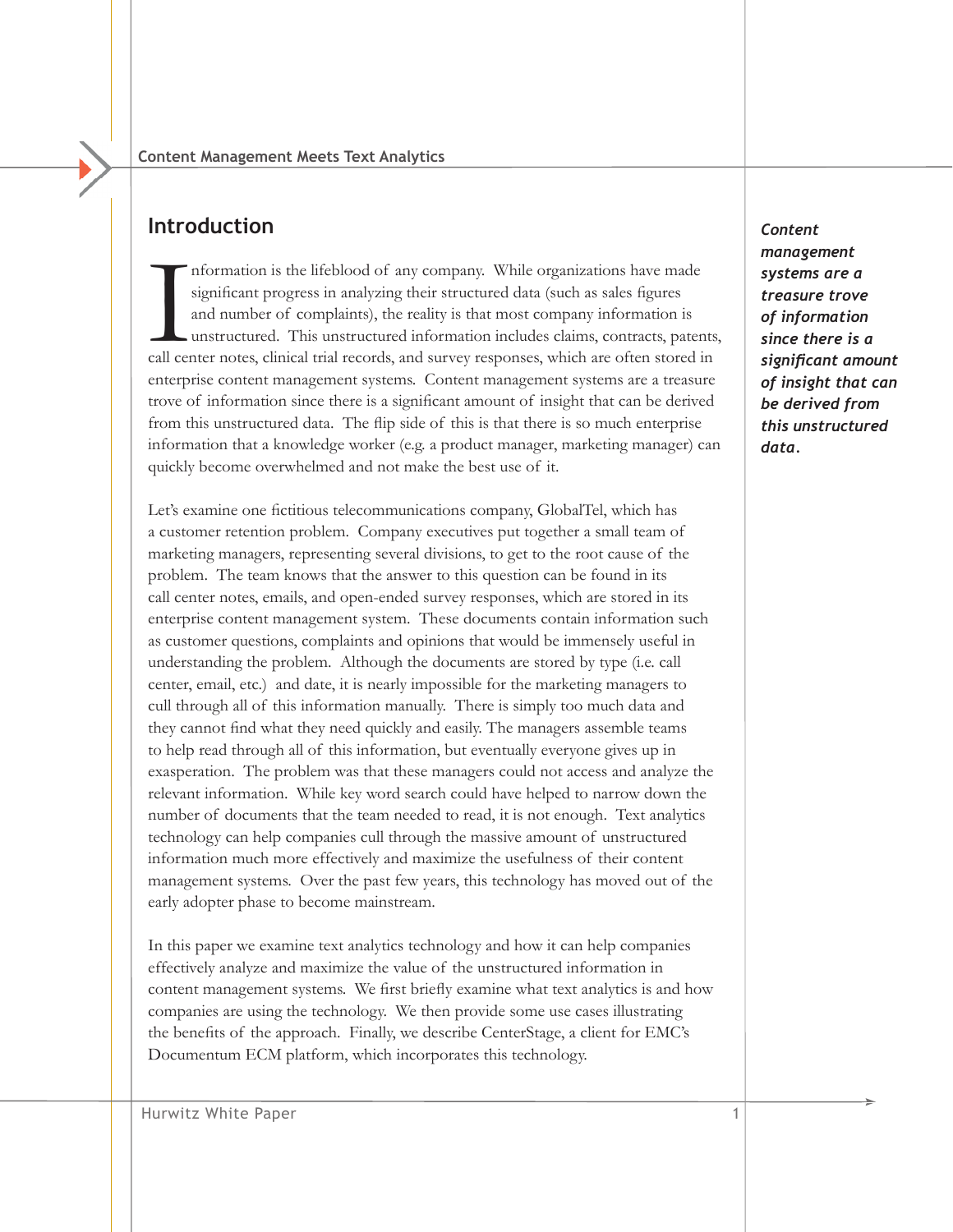# **Text Analytics Overview**

### *What is text analytics and how does it work?*

Hurwitz & Associates defines text analytics as:

#### **The automated process of analyzing unstructured text, extracting relevant information, and transforming that information into structured information that can then be leveraged in different ways.**

What does this mean? There are numerous methods for analyzing unstructured text. Historically, these techniques arise from natural language processing (NLP), knowledge discovery, data mining, information retrieval, and statistics. (See the sidebar on NLP on the following page.) This text can be extracted from the content found in unstructured sources and then iteratively analyzed to determine relationships and trends, look for clusters, and so on. The transformed information can also be combined with additional structured data (e.g., sales and demographic data) and analyzed using business intelligence or other analytical techniques.

In the GlobalTel example, the unstructured text in its content management system could be analyzed and information about various entities extracted. Figure 1, below, illustrates some of the unstructured text from call center notes that could be extracted and used to get at the root cause of the customer retention issue.

Customer wants to know if we have a calling plan like FamilyOne from LocalTel. It is cheaper.

Customer wants to know if we have a family plan. She says this would save her money. Explained GlobalTel doesn't yet have this type of plan.

Customer wants to understand feature bundles. Customer says LocalTel is having a great promotion on unlimited plan with different features.

#### *Figure 1. Portion of GlobalTel Call Center Log*

The underlined words in this simple example provide the information the company needs in order to understand the "why." For example, the phrases calling plan, family plan and feature bundle indicate that customers are calling in with questions about plans. These three phrases (and others) could be grouped under the entity "Plan." The company LocalTel is a competitor of GlobalTel and appears in a number of call center records that also mention plan. The text analytics process uses algorithms to analyze the unstructured text, extract this information, and

*The text analytics process uses algorithms to analyze the unstructured text, extract this information, and utilize this information as part of an index in the content management system.*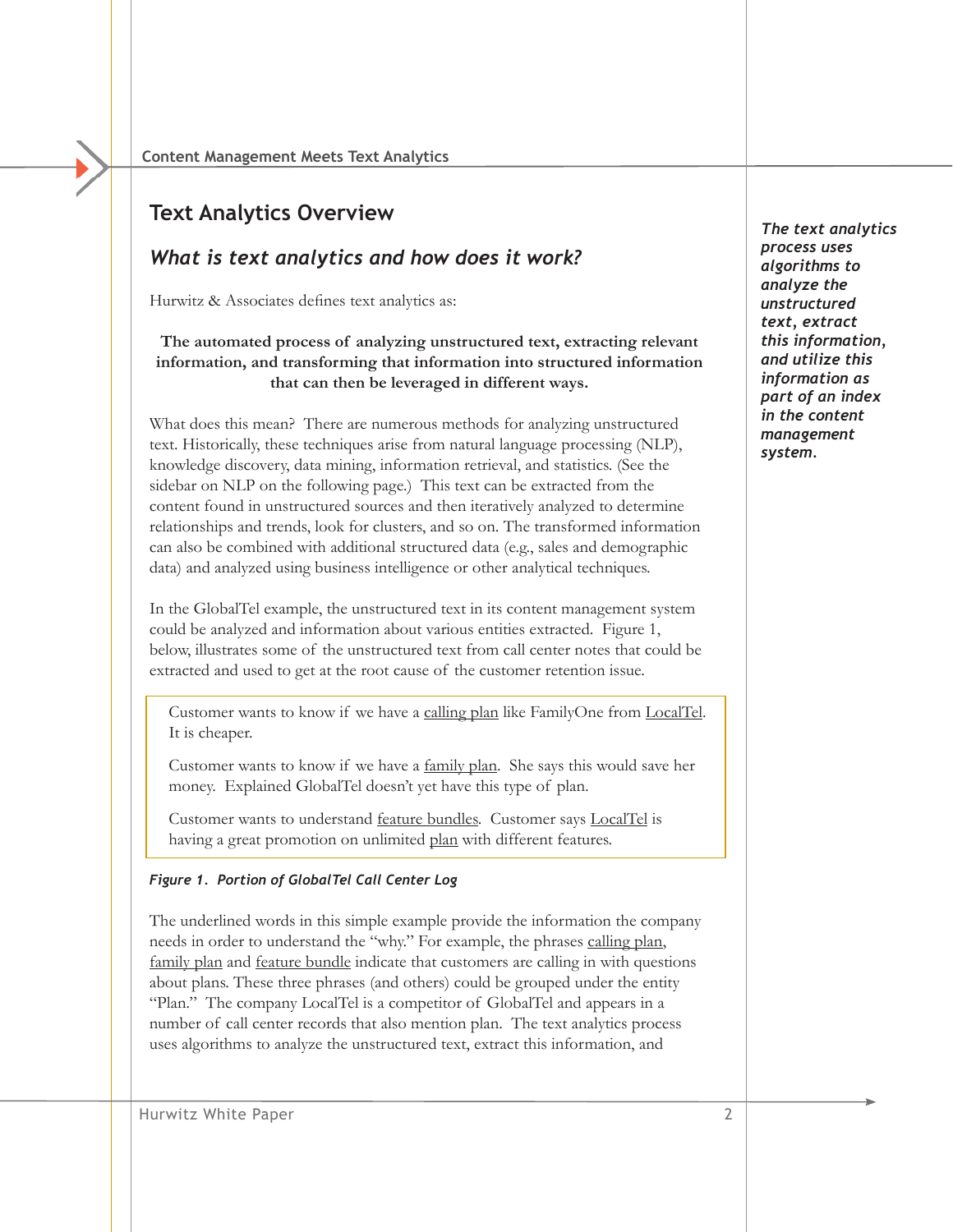utilize this information as part of an index in the content management system. When the manager accesses the system, he or she would see these entities ("plan" and "LocalTel"), investigate them by reading the call center notes, and determine that

its competitor is offering plans that its current customers want. Of course, GlobalTel might receive hundreds of thousands of calls a month and this particular type of call might account for less than 10% of the call volume. Individual agents would not necessarily pick up on the trend. And the managers certainly could not read through all of the call records. Even if they did attempt to do so, if the records were divided between them, they might not have spotted this particular trend. Similarly, if the manager simply searched on calling plan, he or she may have only seen a fraction of the notes relating to calling plan since, as we have just seen, there are multiple ways to refer to a calling plan.

In this example, text analytics could have also been used to extract more complex relationships such as customer sentiment. Additionally, the technology could have utilized other content sources, outside of the content management, system such as blogs

### **NLP**

*In general, text analytics solutions use a combination of statistical and natural language processing (NLP) techniques to extract information from unstructured data. NLP is a very broad and complex field, which has developed over the last ten to twenty years. The goals of NLP are to derive meaning from text. NLP generally makes use of linguistic concepts such as grammatical structures and parts of speech.*

and message boards to understand what consumers are saying.

## *Key Business Drivers for Text Analytics*

The simple GlobalTel example illustrates how text analytics helps companies to gain more insight from their content. This is one of the key drivers for text analytics. In a 2007 study, Hurwitz and Associates asked approximately 100 large companies that were either deploying the technology or planning to deploy it in the next year what the key business drivers were for using it. The top five drivers are illustrated in the chart, below. They indicate that companies are clearly deploying text analytics for important business reasons such as making better decisions and gaining competitive advantage. Companies also realize the value in automating a part of the analysis process in order to reduce manual processing time. Several of these drivers are explained on the following page.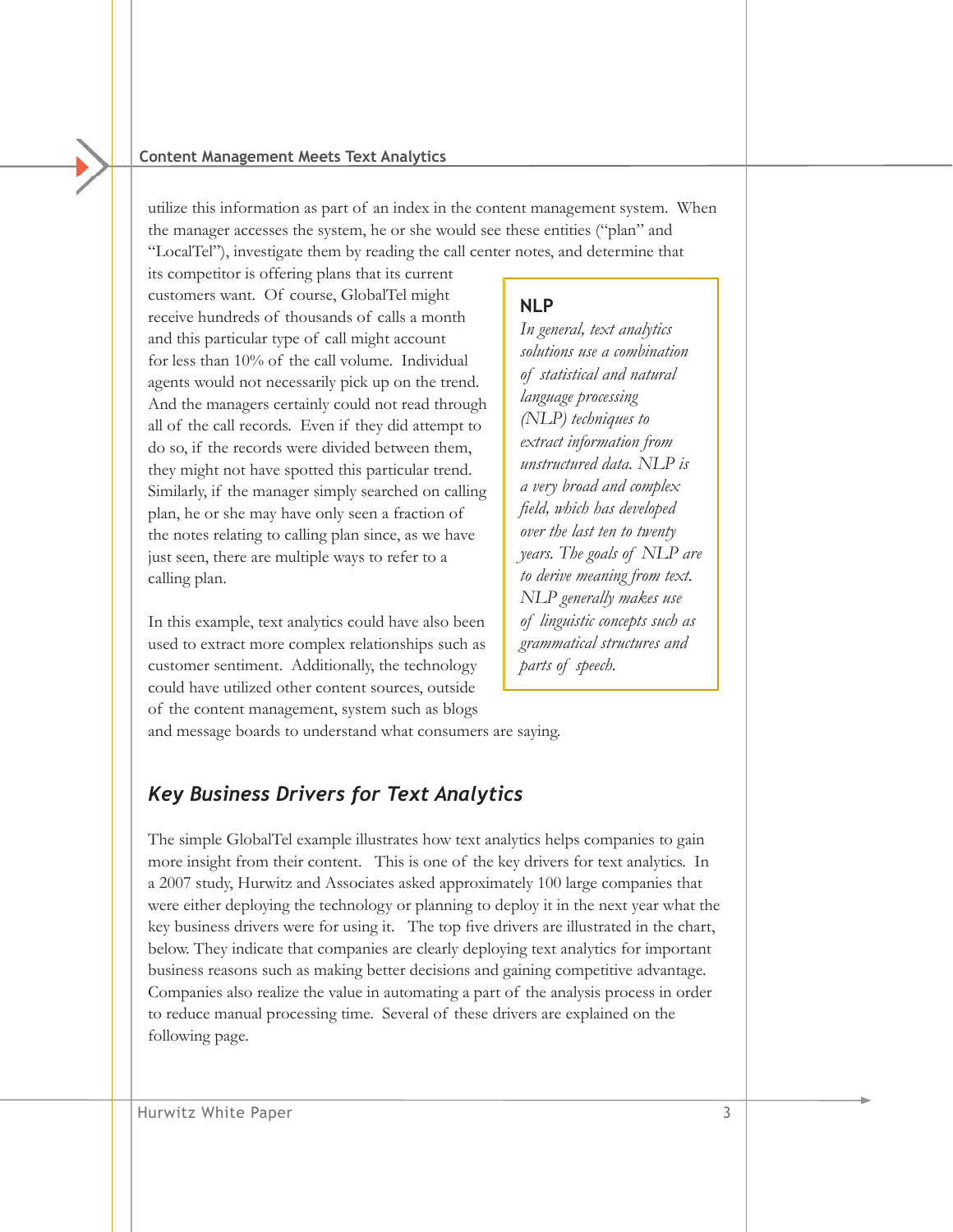

*Figure 2. Top Five Drivers for Implementing Text Analytics* 

**Better Decisions.** Companies believe that the data to be found in unstructured sources will reveal information and relationships that have eluded them before but will help them make better business decisions. For example, the text from call center notes can help a company find problems in a product quickly enough to avoid losing customers.

**Competitive Advantage.** Companies believe that they can gain competitive advantage from the information they extract. Gathering information about competitors can help a company understand more fully what is happening in the market and manage its brand more effectively. It can give the company a good sense of its brand image and alert the company that a certain event has affected its image.

**Faster Manual Processing.** Organizations sometimes employ staff to manually sift through unstructured documents and pull out important information—a very timeconsuming process. In discussions with customers they have told us that reading through this information is cumbersome. However, if someone doesn't read it, the information is lost. Text analytics technology helps to automate this process.

# *How Are Companies Planning to Implement Text Analytics?*

In our 2007 study, we asked these companies how they were planning to implement their text analytics solution. A large majority of companies (62%) stated that they plan to implement text analytics in conjunction with their content management systems.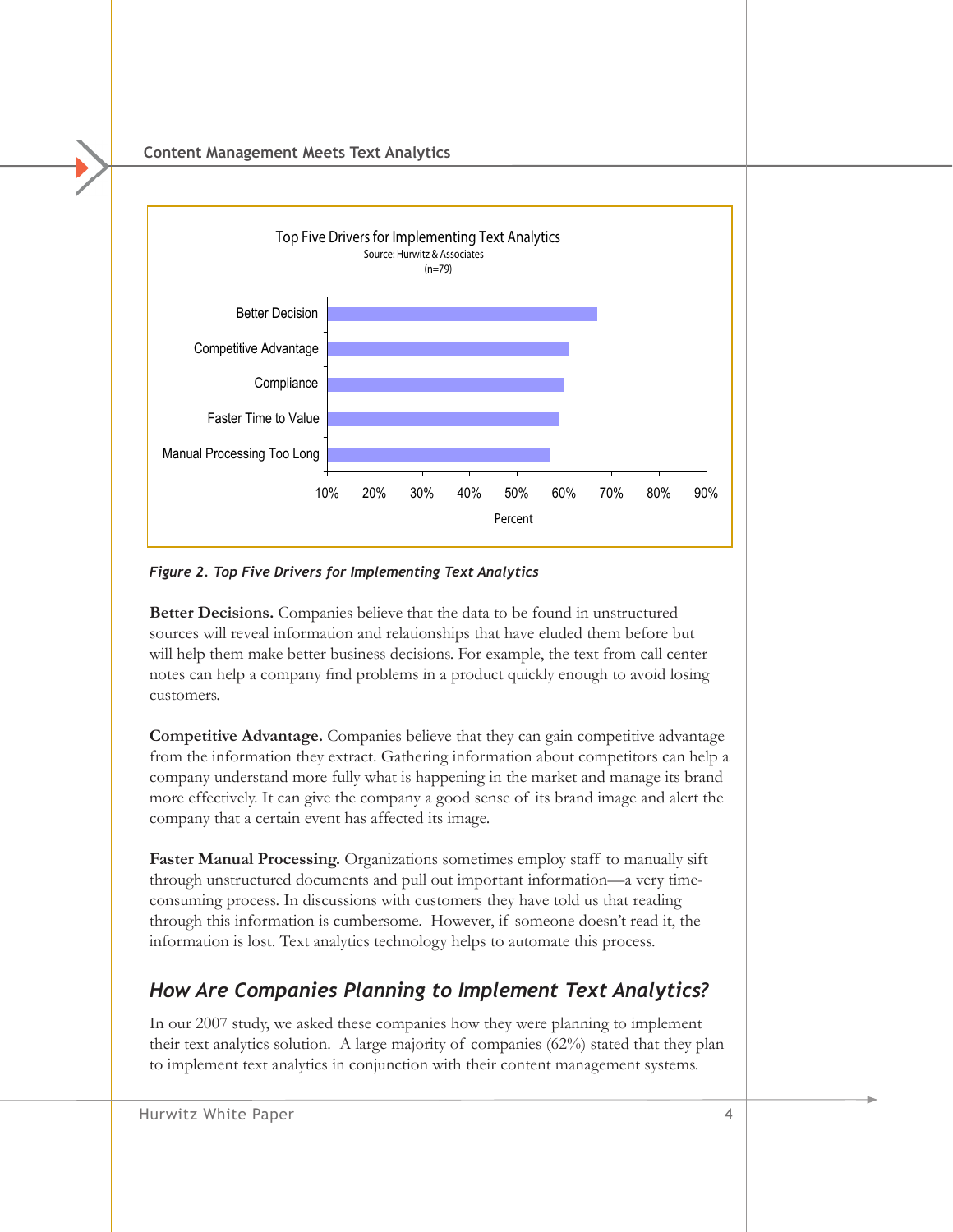These companies realize that critical information is found in these systems that they need to utilize to their advantage. It behooves companies to utilize text analytics as part of a content management solution.



*Figure 3. Text Analytics Used in Conjunction with Content Management*

# **Use Cases**

There are numerous situations where text analytics can help knowledge workers uncover relevant information that might have otherwise gone unnoticed. Voice of the customer, Competitive intelligence, and Product design and development are three areas where companies are using text analytics successfully. These three somewhat related applications make extensive use of end-customer information such as that found in emails, call center notes, surveys, warranty or claim forms. They can also make use of external information such as that found in news feeds, blogs, and message boards.

# *Voice of the Customer*

Voice of the customer (VoC) solutions use text analytics to cull through information from customer interactions - surveys, emails, call center notes, payment histories, regulatory filings, and a myriad of content in a content management system - in order to understand what customers are saying about the company's products and service. Here, the company is usually trying to determine customer satisfaction with a product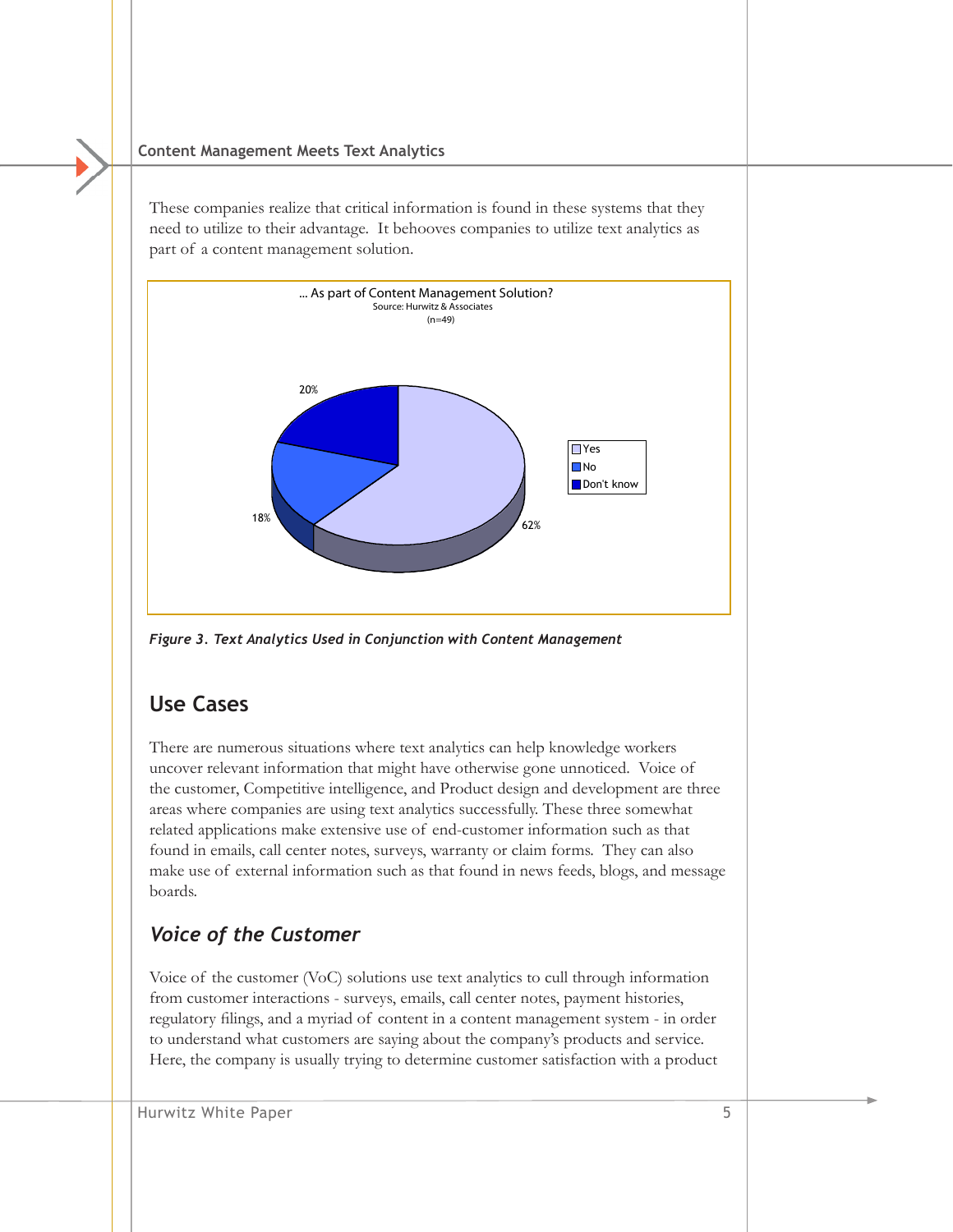or service. An important consideration in this use case can often be determining customer sentiment—both good and bad. Text analytics can pick up on words such as "unhappy" or "problem" to determine when a customer is less than satisfied about a particular product or service. We've already provided one example of this kind of use case in the beginning of the paper.

Of course, many industries use VoC applications to help understand what customers are thinking. For example, banks are very customer satisfaction oriented since it is fairly easy for customers to move their money from one bank to another. Financial services companies utilize email and call center notes to understand customer concerns. In addition to addressing retention issues, VoC can also be used to determine qualified leads for a marketing campaign. In the example above, if GlobalTel decided to provide some new calling plans, it could target those customers who were asking about the different plans as very good leads (especially if they have not already abandoned the service).

Customer feedback information is vital for helping companies improve customer satisfaction and retention rates which is critical in today's economic environment. It can also provide information that can help companies be much more effective in marketing campaigns and other business activities.

### *Market/Competitive Intelligence*

Companies need to be aware of how their market is changing. A big part of this is to understand what competitors are doing in terms of products and services as well as how these competitors are being perceived by the market. Good sources of information for this include content that would be available in the company's content management system as well as content from external sources. This would include call center notes, email queries, survey responses as well as news feeds, patent filings, blog postings, and message boards. This information could be culled to determine new patents, product announcements, product advancements, and customer feedback about these new products.

For example, an electronics company might be interested in analyzing how competitors' products are perceived by the market. Its market research managers utilize some of the company's internal call center and survey verbatim to understand what its customers are saying about competitor products. It also makes use of news feeds to determine the type of coverage its competitors are getting and what is being written about the market in general. Finally, it makes use of blogs and message boards to understand customer sentiment regarding its competitors. Putting all of these sources of information together gives the electronics company a good indication of

*Text analytics can pick up on words such as "unhappy" or "problem" to determine when a customer is less than satisfied about a particular product or service.*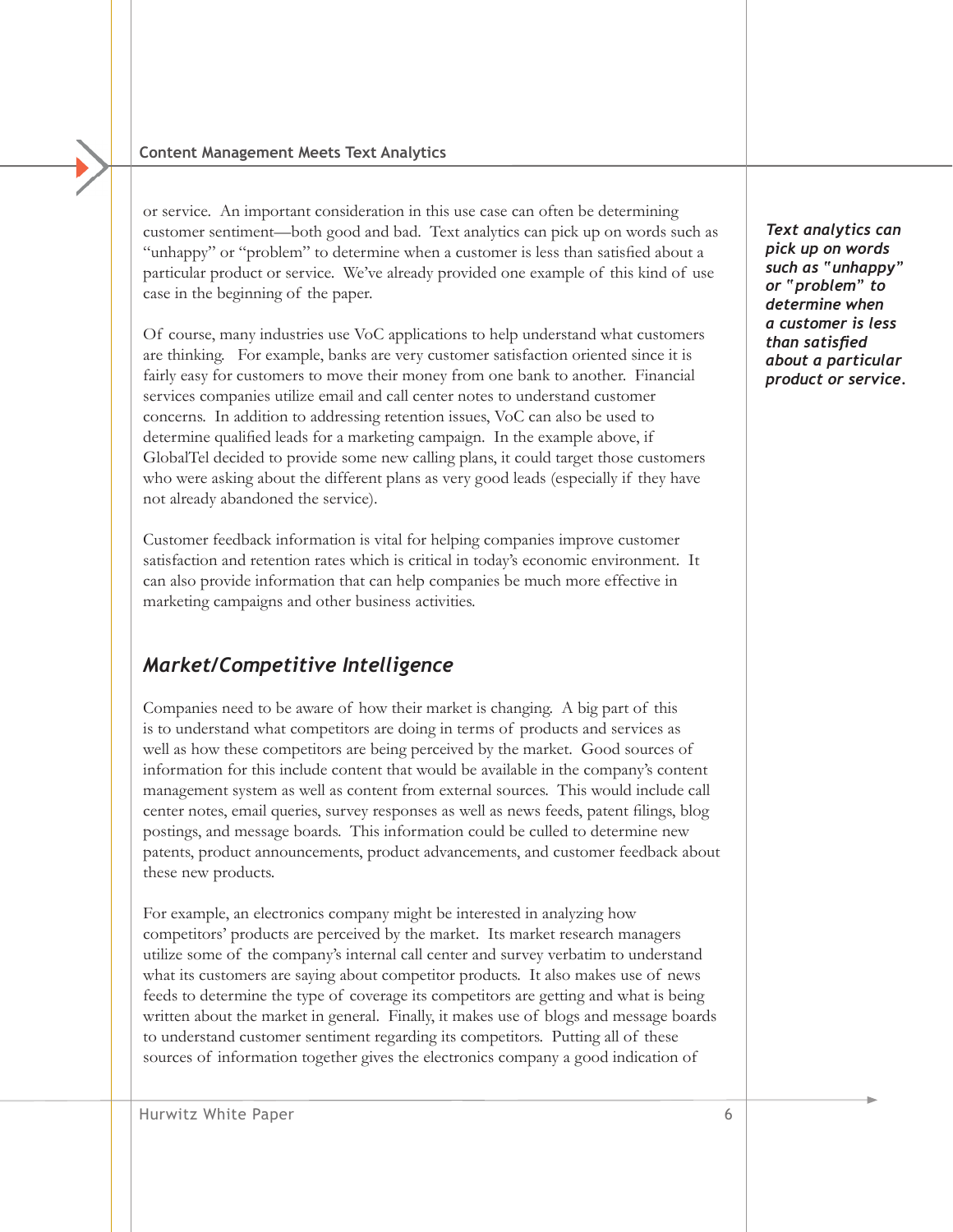how its competitors are faring in the market. It provides insight into new product offerings, customer reactions to new product offerings, problems customers are having with company products, as well as a general sense of competitor brand reputation. All of this information is invaluable in helping the company to make the right decisions in terms of competing against these companies. Additionally, this information can also be used to help determine enhancements to existing products and the design for new products.

### *Product Design and Development*

Companies use text analytics to aid in new product design and development. Information from internal sources as well as external sources can help product managers determine what products and features to develop based upon known customer preferences and competitive differentiators. For example, a product manager and R&D group who are looking to design a new energy saving window might utilize multiple sources of unstructured data to determine features. The product manager might try to systematically track a competitor's patent filings and new product introduction in order to determine what these companies are bringing to market and how the market is responding to the new products. The R&D staff might be interested in culling through the literature to understand new advancements in energy saving technology. The team would also utilize internal information from call center notes, email queries, and warranty claims to determine customer preferences along with any product problems that need to be fixed. Survey notes might also be used to understand any other feedback that customers have provided in the open-ended portion of the survey.

Utilizing this information, the product development team would have a much better understanding of what features customers are looking for in a new product. Since the company has better insight into competitive offerings, it can use this information to help differentiate its own products. Text analytics can help companies get a much better handle on the right products to deliver to market.

In addition to the horizontal application areas listed above, companies are also using the technology for specific industry needs. For example, pharmaceutical companies are using text analytics as part of the discovery process. These companies are mining literature for new advancements, clinical notes for drug interactions, and so on. They are basing their decisions on what lab projects to undertake, in part, on this information. Insurance companies are using text analytics to help sift through massive amounts of insurance claim information in order to find patterns in the claims to help reduce fraud. Law enforcement is using text analytics to help detect criminal patterns. And the list goes on.

*Companies use text analytics to aid in new product design and development.*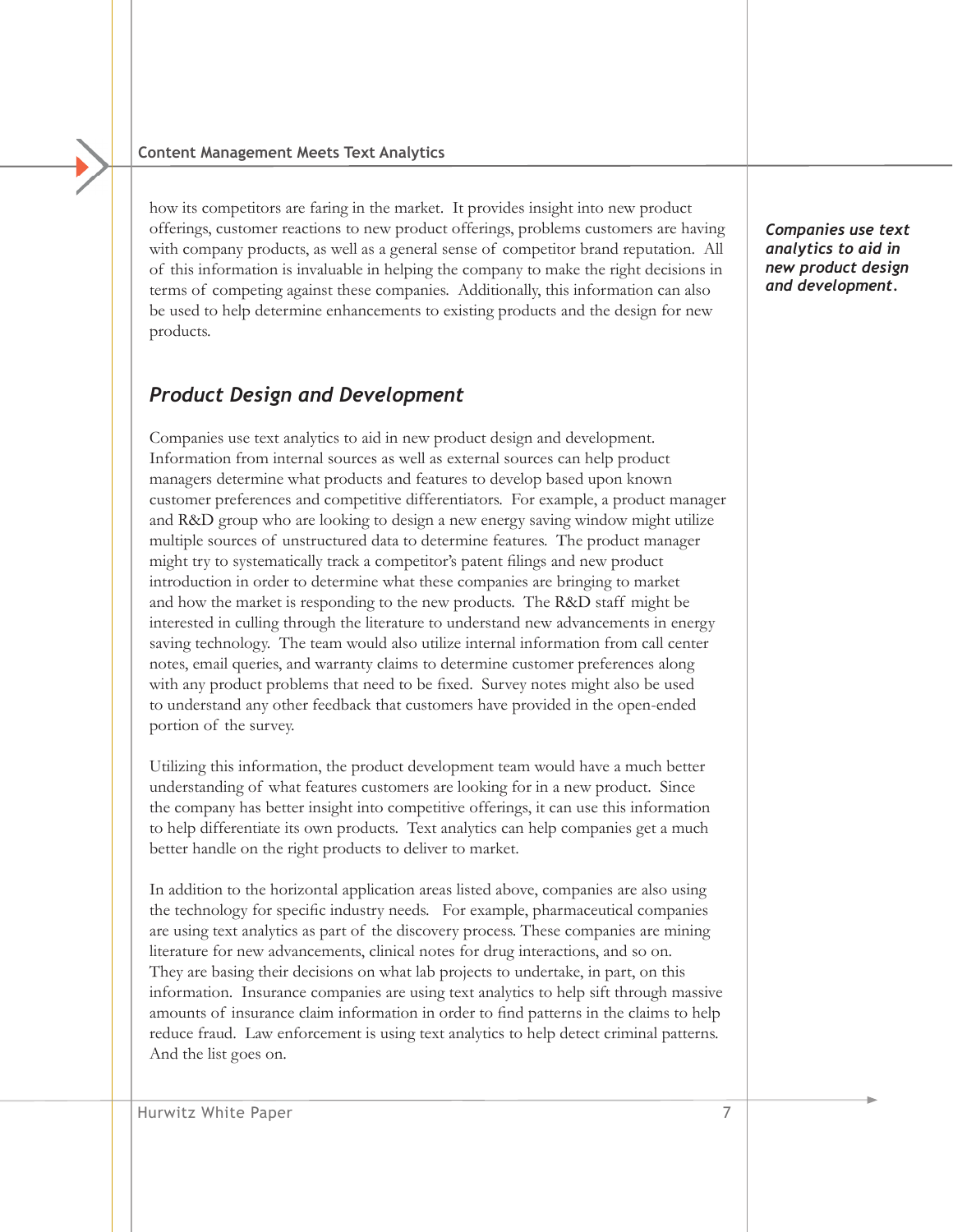# **EMC Products**

EMC has recently incorporated text analytics technology into its CenterStage offerings. EMC CenterStage is a new client built for Documentum. The goal of CenterStage is to reduce the barriers to adoption of content management and enable knowledge workers to use enterprise content more effectively. EMC currently provides two products in this space: CenterStage Essentials and CenterStage Pro. Both of these offerings sit on top of the Documentum platform and therefore can leverage important the content management services such as retention policy services, media transformation services, intelligent classification and so on. Both utilize a consumer-based navigation model.

# *CenterStage Essentials and CenterStage Pro*

CenterStage Essentials is a rich Internet based client that provides users with access to the Documentum repository. Knowledge workers can use this interface to access a series of workspaces, according to job function or project team. Selecting a certain workspace will allow users to access documents that they have permission to access. CenterStage Pro builds on what is offered in CenterStage Essentials and provides more Web 2.0 type features including the idea of community spaces to share information via blogs, RSS feeds, and wikis. It also allows users to customize their pages and save them as templates.

CenterStage incorporates federated search capabilities. This means that users do not have to be limited to searching the Documentum repository to find the relevant information they require. In addition to searching Documentum, CenterStage's federated search capabilities allow users with the appropriate security permissions to discover information residing in corporate file shares, email archives, other content management repositories, SharePoint sites as well as the public web and private web sites. Additionally, the worker can use a series of filters (document type, size, date, etc.) that EMC provides as part of the user interface to narrow down the documents they are interested in accessing.

CenterStage also makes use of EMC's Content Intelligent Services (CIS), which is an extension to Documentum. CIS automatically categorizes documents into folders called "topics" by adding metadata to unstructured content. It does this by extracting information from the document and mapping it against a pre-existing taxonomy. With CenterStage, EMC has incorporated text analytics into the Documentum platform, enabling search queries, for example, to automatically extract entities such as company name, place, date, product name from the content stored in the platform. Those search results can be clustered dynamically by topic, date, or a number of

*The goal of CenterStage is to reduce the barriers to adoption of content management and enable knowledge workers to use enterprise content more effectively.*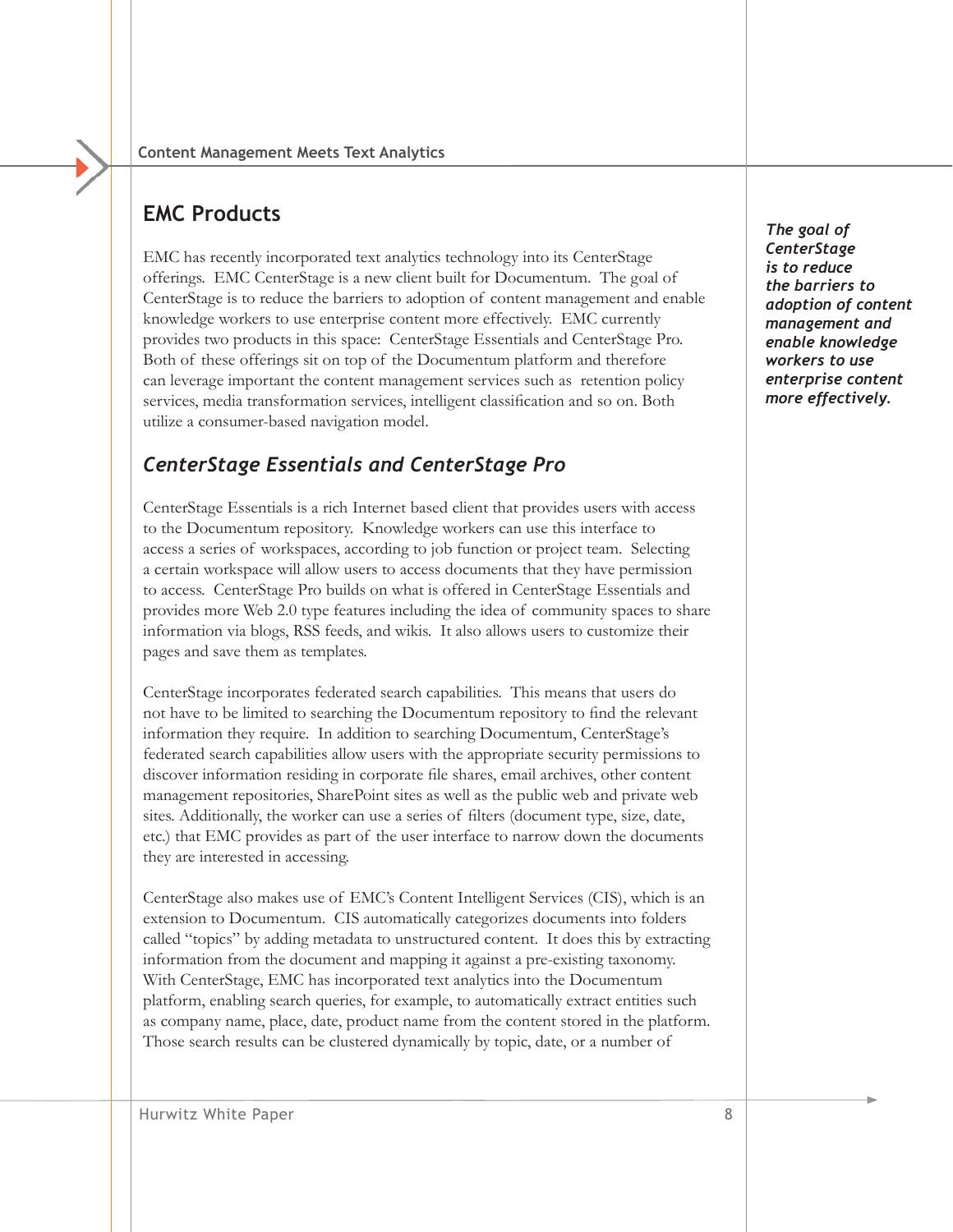facets. In the GlobalTel example, this capability would have allowed managers to view the entities *plan* and *competitors* in CenterStage and easily navigate to these documents to explore the information further. In addition, these entities could have been crossreferenced against any topics that were already tagged (e.g. current customers, lost customers) to further narrow the search and get to the root cause of the problem faster.

# **Conclusion**

Today's reality is that we are inundated with information and the amount of information will only continue to grow. This means that the need for technologies, such as text analytics, that can help to derive insights from this unstructured information will also increase over time. Text analytics is an important technology that can help companies automatically extract and analyze relevant information from the mountain of documents stored in content management systems; this saves time, which knowledge workers can use in other ways.

Companies deploying the technology are reporting significant benefits. In our 2007 survey, the vast majority of those customers who were already using the technology felt that the business value was critical or high. Hurwitz & Associates believes that companies investing in content management systems need to consider whether these systems can support the analysis of the unstructured text. By leveraging a content management system that incorporates text analytics capabilities, companies are much more likely to foster innovation across their own organization – and throughout the extended enterprise - and thereby provide valuable insight into the collective intelligence stored in unstructured content. By not using analytic capabilities on a content management repository, organizations fail to unlock the full value of their unstructured information assets.

*By leveraging a content management system that incorporates text analytics capabilities, companies are much more likely to foster innovation across their own organization – and throughout the extended enterprise...*